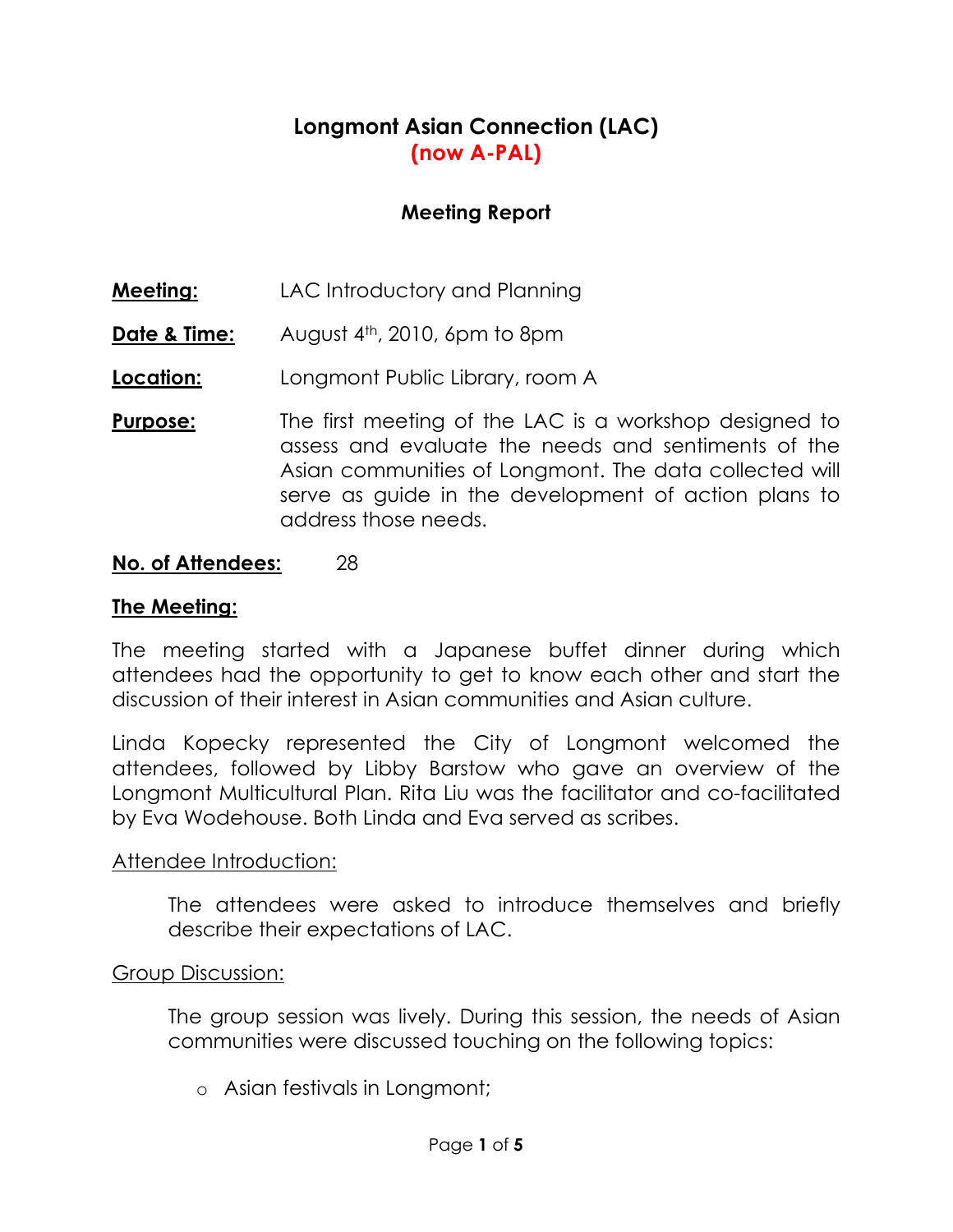- o Asian representation in local government;
- o Opportunity for visibility;
- o Closer connection between cultural groups;
- o Asian grocers in Longmont;
- o Encourage new businesses in Longmont retain revenue within City;
- o Chinese language school;
- o Language, cultural and networking programs for adoptive families;
- o Use of museum & library and related services;
- o International outreach projects such as charitable & medical assistance and help for orphanages;
- o Develop, maintain and update sources of information on the internet relative to Longmont and the Asian communities;
- o English lessons for the elderly and opportunities to familiarize with local customs;
- o There was a call for annual social events such as picnics or gatherings.

### Individual Input:

At the end of the general discussion, each attendee was asked to fill out four separate cards listing ideas and suggestions which they think LAC should pursue. The cards were grouped into focus areas and displayed in front of the meeting room. The attendees were encouraged to view the proposed items and discuss the ideas and proposals in small groups. Participants were asked to sign a form indicating their interest areas and their willingness to lead or participate in such items.

The following is a summary of ideas and proposals include those suggested at the meeting plus some derived from numerous previous discussions with interested parties.

- 1. Network/Communication:
	- o Establish LAC link within the City website
		- Listing of LAC activities
		- List of resources
		- Language and cultural resource for Asian culture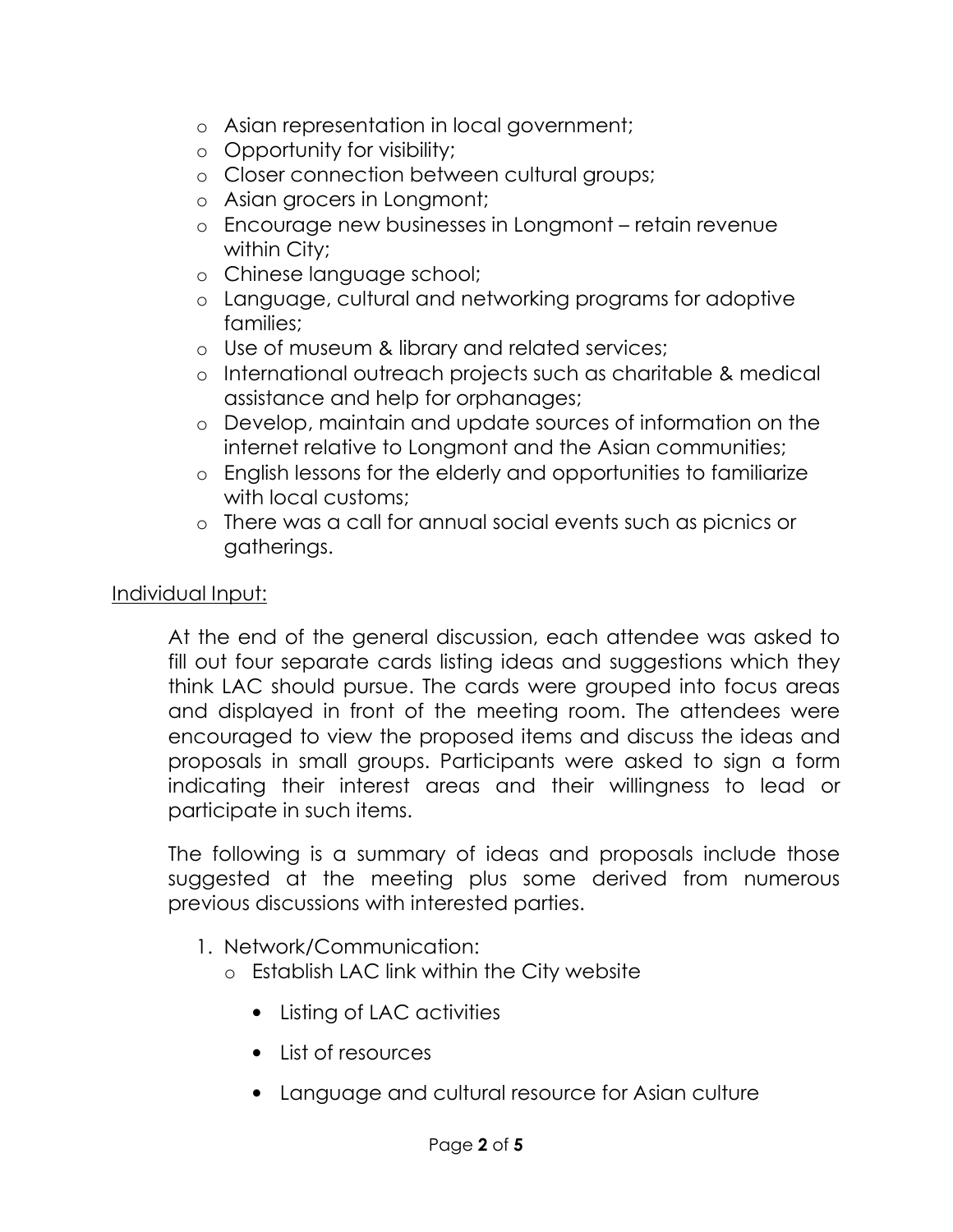- Information on world culture activities in Longmont
- Announcement of Asian American workshops and network meetings
- o City calendar of multicultural events
- o Information Center for all different cultures
- 2. Culture:
	- o Celebration of Asian Culture
	- o Chinese Lunar New Year celebration Dragon Dance & Martial Arts
	- o Chinese movie in Longmont library
	- o Reading program in the library with different/specific language
- 3. Retail / Business: Bring revenue to Longmont
	- o Sponsor workshops on business ownership, financing and development
	- o Asian supermarket in Longmont
	- o Asian food isles at King Sooper, Smart Co, Safeway
- 4. Activities:
	- o Demonstration of Asian arts
	- o Games: Mahjongg, Chinese Chess
	- o Exercise: Taichi
	- o Sports: Badminton, Ping Pong
- 5. Classes:
	- o Chinese language class for American and adopted Asian children
	- o English/Culture lessons for grandparents from Asian countries
	- o Martial Arts
	- o Culinary (Chinese, Japanese, India, Malay, etc.)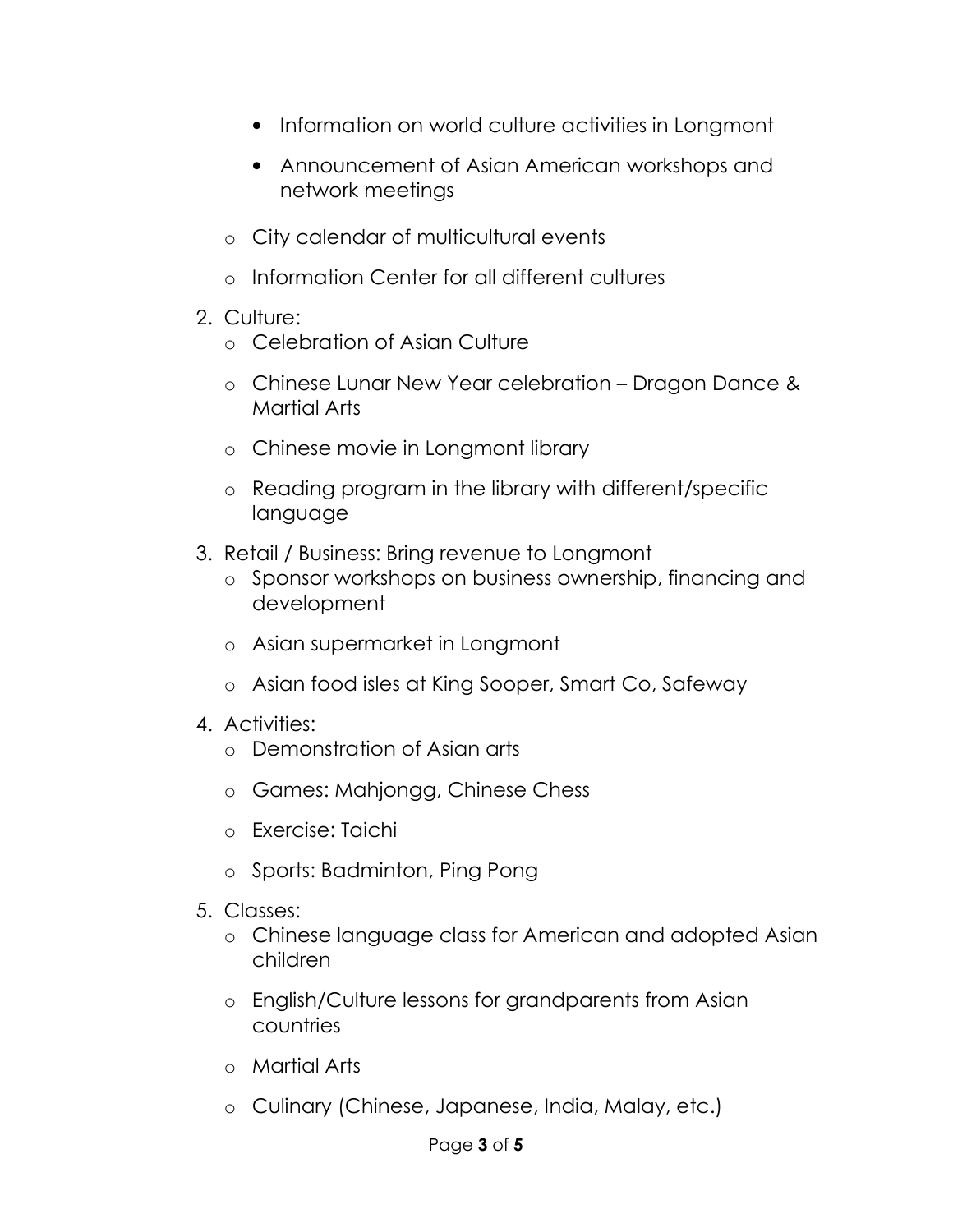- o Painting, Calligraphy, and Floral Arrangements
- 6. Charitable causes:
	- o Support for needs elsewhere children & schools
- 7. Adoptive parents connection:
	- o Asian culture festival to incorporate adoptive families for culture awareness & social connection
- 8. Social:
	- o Meeting Place for social gathering and networking

## In Summary:

The discussions at the Meeting were exciting and spirited. The mood of the attendees and the type of suggestions made, particularly the strong desire for more information, signify a longing for activities involving Asian communities and their hope to get more involved in local government and the community.

### Implementation Suggestions:

Any immediate advancement in LAC will be encouraging to all parties concerned.

The following are some suggestions to provide immediate results:

- o Set up a LAC information section within Longmont City's website.
- o Announce the meeting places that can be utilized by the Asian communities for their events and social gatherings.
- o English courses for grandparents are already available. Some Asians are already attending classes. Provide school contact numbers and address.
- o February 3rd, 2011 is Chinese Lunar New Year. Planning and preparation for Lion Dance and, possibly, martial arts demonstration should begin with solicitation of knowledgeable volunteers.
- o Feasibility study of Chinese Language classes for children.
- o Announce all projects under consideration. Solicit expertise and volunteers.